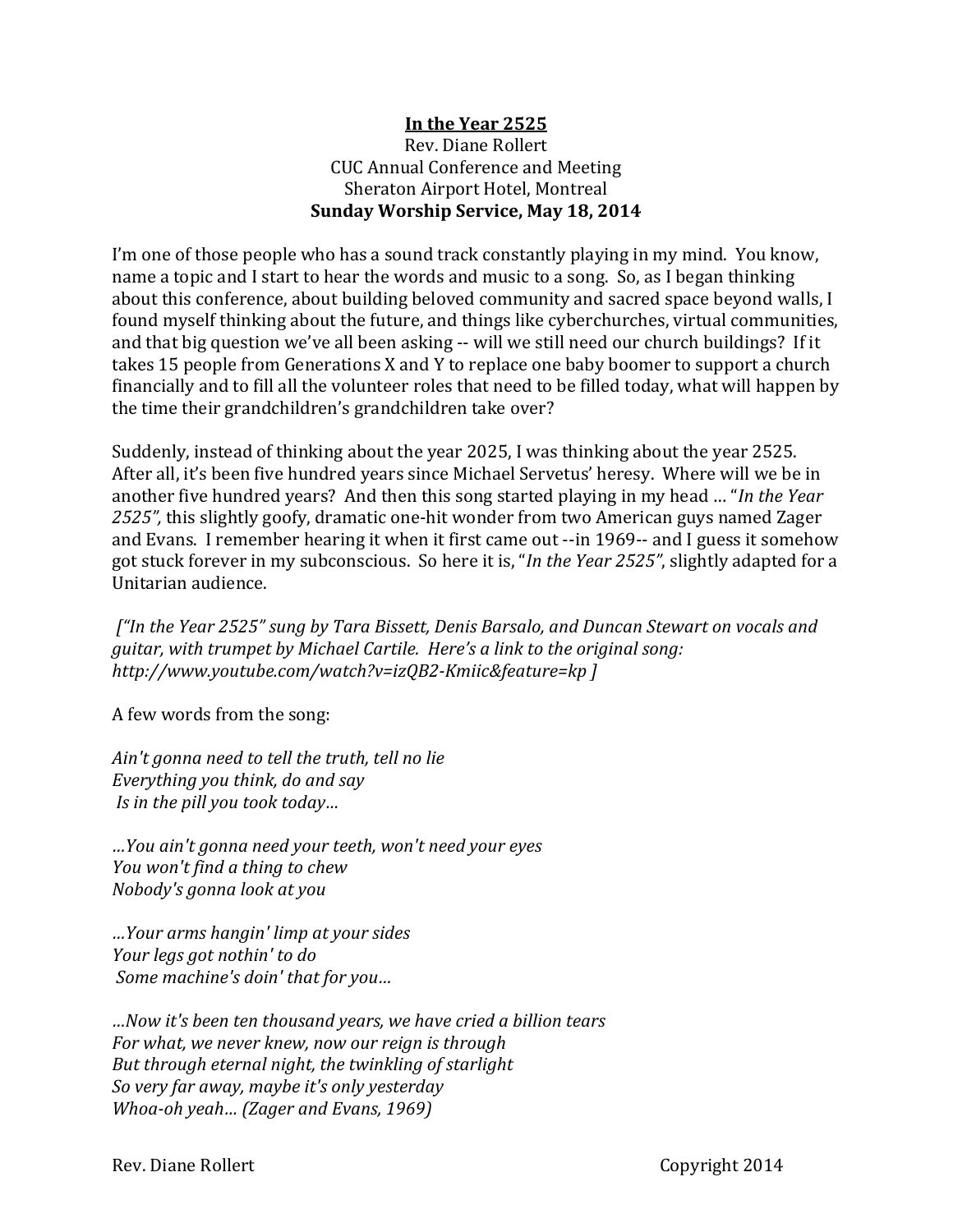## Are you stressed by the future? Or are you excited? Check your pulse. Notice your breathing. Let's breathe. Let's sigh. Shake out your hands. Do some yoga laughing ... gather up that energy... because we can, because we are physically together in the same room.

I confess, I *am* stressed, because I feel as though a lot is at stake. Not because we're together at this conference and today should be a really special service. (We have these wonderful musicians. That's all we really needed to have an amazing morning.) What's at stake is the future of us, as Unitarians, as a movement in Canada. What's at stake is the future of liberal religion.

Can we even begin to imagine ourselves into the year 2025, let alone 2525? Could we dare to dream about passing on a transformative legacy to generations that far into the future? Will that legacy be in the physical space we hold, will it be the community we build, or in the ideas we share?

In this past year, I have learned some powerful lessons about the value of our liberal religious presence when it finds its strength in physical location and community, but also harnesses the power of virtual networks in order to reach beyond our walls. This is the story I want to share with you today.

I'm sure most of you have heard a lot about Ouebec in the past ten months, ever since our last government announced its Charter of Quebec Values. Until the elections on April 7<sup>th</sup>, when that party was voted out of power, many of us didn't know what the future would hold for us here.

To explain  $-$  for anyone who wasn't following this story as closely as those of us who have been living and breathing it for months: The recently defeated government had proposed legislation that would have forced anyone working in government positions to remove their religious identity during the day, or leave their jobs. A Jewish doctor wearing a kippa, a Muslim daycare worker wearing a headscarf, or a Sikh teacher wearing a turban, for example, would have had to choose between their religion and their livelihood. In the months that led up to the recent elections, the debate was vigorous here. Every day, the newspapers and all the French and English media were overflowing with conflicting opinions on the matter.

But when the debate came down to thinking about real people, people we live and work with side-by-side, people who are trying to provide for their families, Quebecers ultimately said "no" to the charter. In particular, opposition to the charter was strong among minority groups, and it was especially strong among Quebecers under the age of 45, no matter what their linguistic or cultural identity. There are those who would say that younger people have forgotten about the hard-won battles against religious oppression during the Quiet

*\*\*\**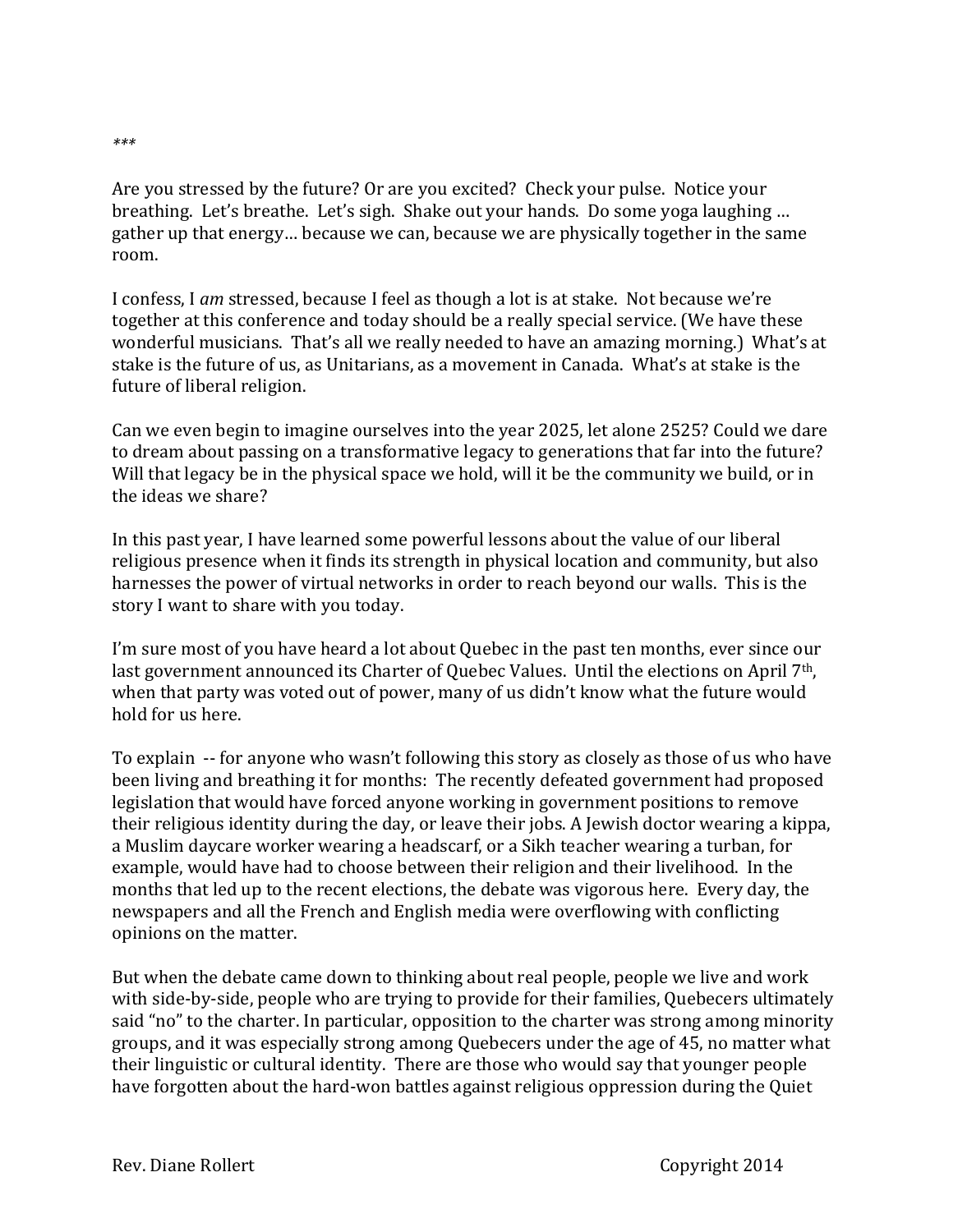Revolution, while others would say that younger people have come to appreciate living in a multicultural world.

The charter had just been proposed when the leadership of the Unitarian Church of Montreal met for its annual retreat in September. Many, but not all of us, wanted to speak out. Eventually a team came up with the idea of a banner that would have the words "*Nous*, *tous ensemble"* floating above our chalice alongside a collection of different religious symbols. The message being, in French, "*All of us together.*"

The team brought the idea to a congregational meeting and there too, the debate was vigorous. Some were uncomfortable with the idea of using symbols that belonged to other religious groups. Others wanted to make sure there was both English and French on the banner. Still others spoke with concern about a pluralist message. Were we confusing religious pluralism with our Unitarian identity? And there were some who actually did want to see a secular charter in place, a charter that would remove all religious symbols from the public square, including personal dress.

We listened to each other. We voted. We were not unanimous, but the majority agreed to a banner with modifications. The final banner ended up with the words "Vivre ensemble/Live *in harmony*" and we hung it outside the church across our front entryway (where it hangs today). Despite the fact that the banner went up just in time for our entire street to be closed and ripped up for new sewage pipes, it was still noticed.

Television reporters and their crews came by to film the banner. Visitors who stopped by the church would tell me how impressed they were to see us so welcoming of other religious groups.

That is, to me, right there, the power of physical space. To have a building where you can hang a banner and express your values in trying times - just as our congregation and others did during the equal marriage  $act - is a$  privileged place in the public square, one we should not take for granted.

As the debate heated up around the charter, the world swirling around us became obsessed with religious identity. So it isn't that surprising that as a community we became obsessed with our own Unitarian identity. This was an intense topic of discussion throughout the fall and winter - and there were strong feelings, a real worry that Unitarianism might be getting lost in the process.

We spent a lot of time as a community talking about our own values as Unitarians. How else could we respond to a charter that claimed that it was the expression of Ouebec's values? For some it became a question of asking: What are we presenting to the world? What's our message? A few even put it into marketing terms: What's our brand?

Is speaking abstractly about tolerance and inclusion a clear enough message? Shouldn't we settle our identity crisis once and for all, the identity crisis we've been struggling with since the turn of the last century? Are we spiritual, religious people whose roots are Christian,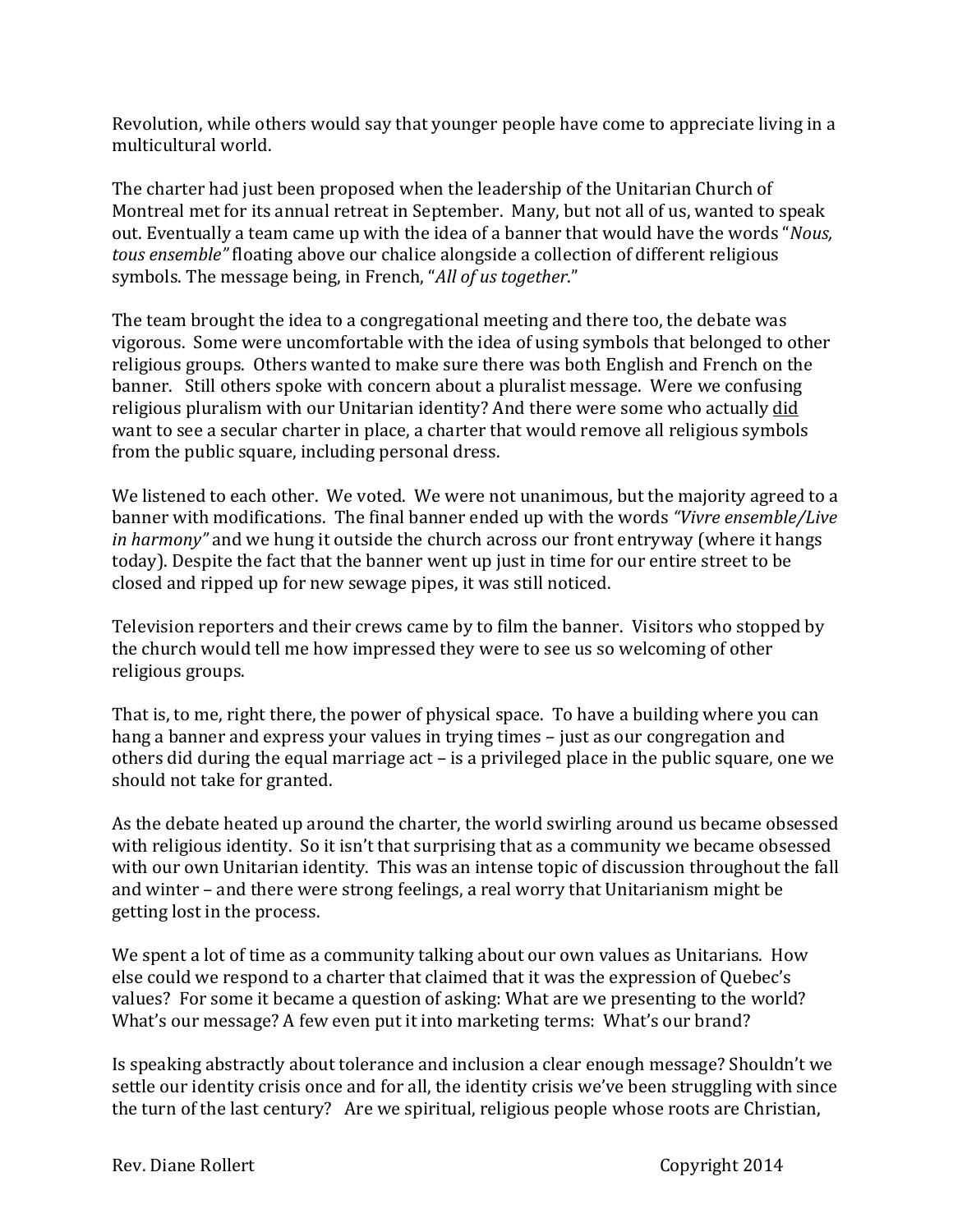or are we people who have left behind our Christian past and reject all belief in anything that might appear to be supernatural? Do we live on the religious or the secular side of the divide? 

How grateful I am to be so challenged by my people. In eight years of ministry in Montreal, I don't think I've ever been as stretched or grown as much as I have in this year. Witnessing the people around me questioning, growing and stretching as well had a transforming effect. We pushed and pulled. We coaxed and caught each other, as we wrestled with these questions. 

The more we reflected on our identity as a community, the more clarity I found in my own Unitarian values. These are my Unitarian values, I found myself telling every group I met with during those months: We value love, tolerance, equality, the freedom to question, a commitment to peace and to the earth, and the inherent worth and dignity of every person. You can be an atheist or a believer in God and still value many of the same things. This is the common ground, the core we continually seek.

I value diversity and the essential need to uphold the freedom of individuals to express themselves religiously as long as that freedom does not infringe upon the freedom of others. I believe in a secular state because it enables us to live in a religiously pluralistic society. I don't want to live in a state that privileges one religion above all others. And I believe that liberal religion itself needs to survive because it dares to ask the questions, it does not take truth as handed down from on high, and it has the power to bring people together into loving community.

For me, beloved community serves as a base of support, as well as a place to challenge assumptions, and to push us to speak with authenticity and clarity. We are so much stronger when we are held within the embrace of a community that loves us enough to confront us honestly.

The conversations my congregation had around questions of identity gave me courage. I went out into the world, to the press, and to testify with my conviction strengthened by my community and my faith. Each time I introduced myself, I explained that, as minister of the Unitarian Church of Montreal, I represent a community that knows what it is to live with religious diversity. Even Bernard Drainville, the minister responsible for the charter, stopped in his tracks when I said during my testimony at the National Assembly that we are a community of theists, agnostics, atheists and others. There was look of total surprise on his face. "*What?* A community of what?" ... as if the cognitive dissonance was more than he could handle.

Our theological diversity opens doors for us and gives us credibility, often in ways hard to imagine. We are a people who can bridge the religious and the secular divide. We understand both stories. We understand the pain, trials and shortcomings on both sides of the fence. We also understand the goodness and the humanity to be found across the divide.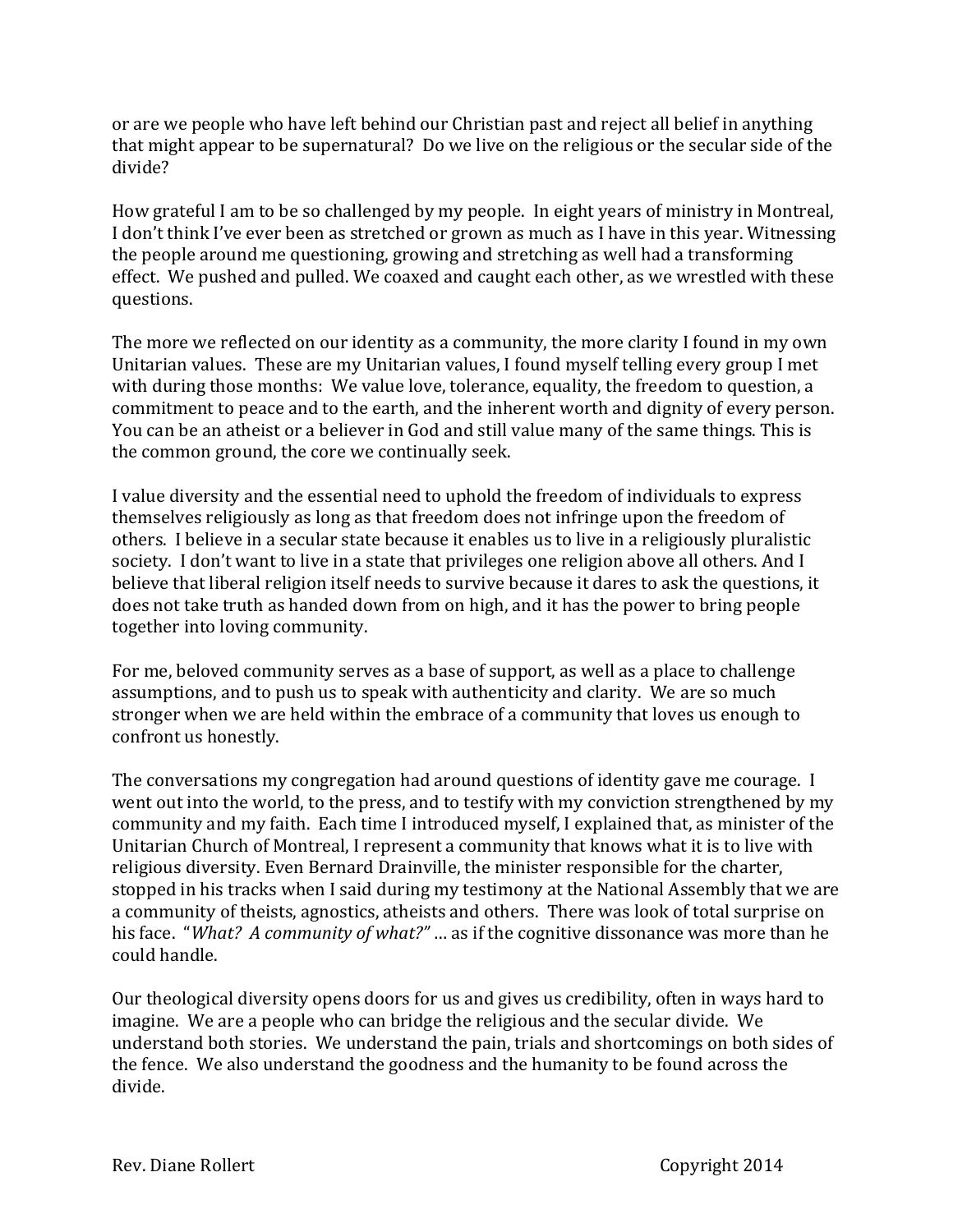And, what I've discovered is that social media can be an amazing tool for building a bridge across that divide. In the midst of the debate over the charter, thanks to members within my community and interfaith connections built over the years, we were able to mobilize a new group called Women Who Believe in Women/*Femmes qui croient en la femme*. We wrote an open letter to the Premier (Quebec's Prime Minister), speaking in defence of women's rights to manage their own bodies and dress; overnight, we became a cybercommunity of nearly 250 female clergy, lay leaders and others from diverse religious and non-religious backgrounds.

Then there were the YouTube videos that were created by a media team I belong to for the Christian-Jewish Dialogue of Montreal. Our goal was to share a simple, positive message that reflected the sentiment of the words of René Lévesque: < *Est québécois qui veut l'être.* > We are all Quebecers, no matter what our backgrounds may be.

The Unitarian Church of Montreal provided the space to film the videos, and we brought agnostics and atheists to the table with Christians, Jews, Muslims and Sikhs for this multifaith project. Had we not been there, those agnostic and atheist voices would not have been included. It was a perfect coming together of our physical space, with the support of community, and the strength of our Unitarian values, making it possible to meaningfully reach out beyond our walls.

So, in the past 10 months, since the charter was introduced (and came to its end), this is what I have learned, and this is why I believe Unitarianism can and will survive: We cannot be all things to all people, but we can continue to create fertile ground for growth. There is strength in being a voice for diversity. We choose not to live by dogma, but we can continue to seek a place of common understanding that allows for reasoned inquiry planted in fertile soil, surrounded by light and air that enables us to see, to wonder, to breathe and to touch the ground of our being.

If you tend toward the spiritual side of the spectrum, do not give up on us. Stay and remind us that there is beauty in the cosmos that we may never fully understand. If you tend toward the humanist side of the spectrum, do not leave us. Stay and keep us honest in our human endeavours. If you find yourself still seeking your place, wondering how you will live your life according to your Unitarian values, hold onto those ribbons that are tethered to something you cannot fully see. As we dance together, we are weaving a beautiful cloth that we could never weave alone.

When I step out into the world, beyond our walls, I carry my Unitarian faith with me, ostentatiously, conspicuously, without any doubt that we have the capacity to build bridges between the secular and the religious, between the old world order and the new world order. I believe in reclaiming the word "religious", because we are a people who are bound together. Our faith may not dictate one belief, our stories may not be part of one larger narrative, and we can even stop trying so hard to define the centre. Still, I believe we do have this common core that sustains us.